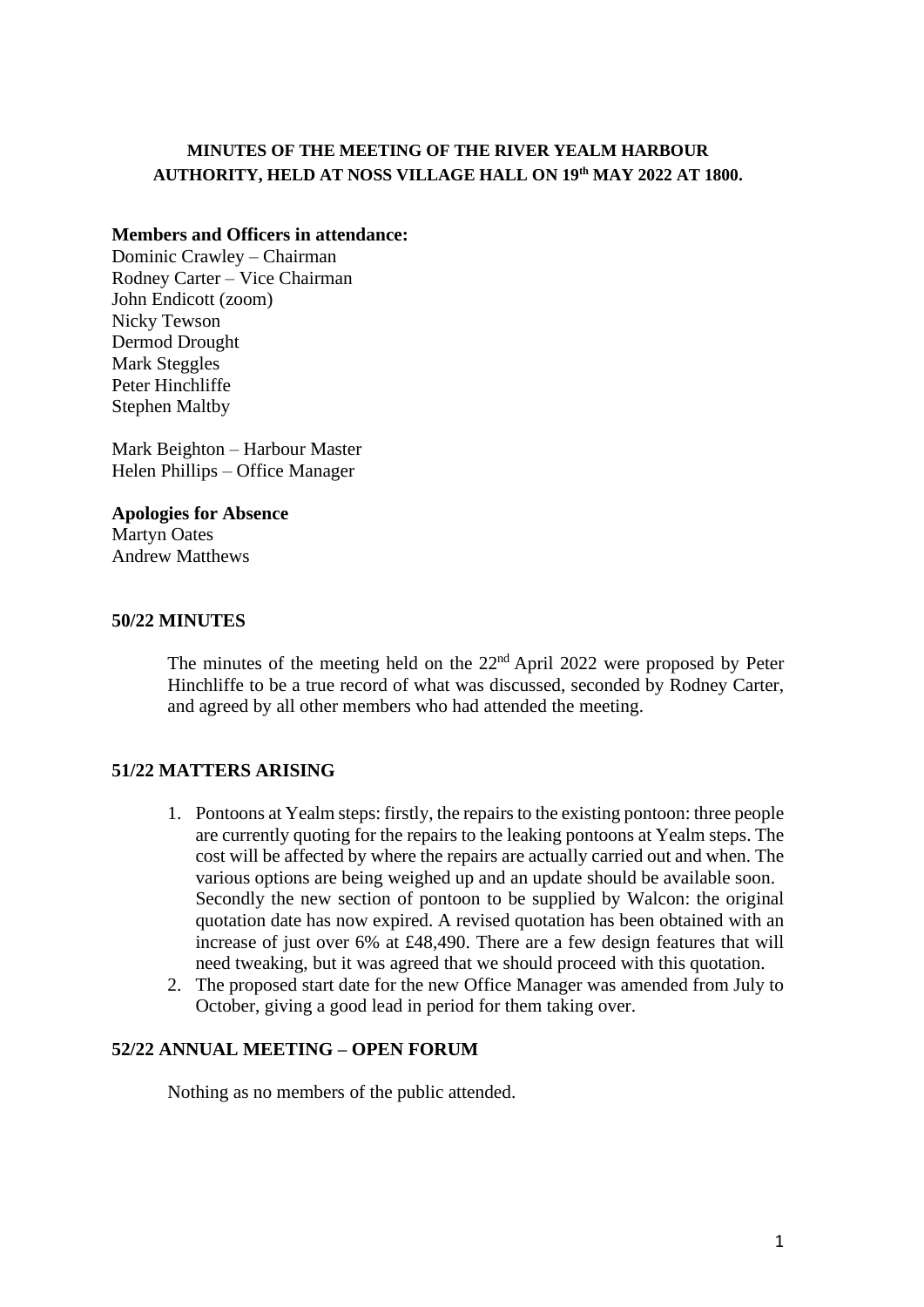### **53/22 CORRESPONDENCE**

- 1. CCTV The owner of the property where the new camera is to be sited requested that it be put in a different place. This has resulted in the need for a greater run of cabling and a larger support bracket. The revised quotation is now £5,350. It was agreed that we proceed with the new installation.
- 2. Regatta Fireworks it was agreed that the Authority will continue to sponsor this event.
- 3. RYDA it was agreed that the Authority will continue to contribute towards the insurance cover for the harbour clean-up.

# **54/22 FINANCIAL REPORT**

The OM ran through the income and outgoings for the month. The current total in all the bank accounts at the end of April was £298,015. The monthly standing order for the VAT has now been set up, we are still waiting for HMRC to amend our account back to quarterly. The corporation tax has been paid to cover 2021 liability.

### **55/22 HARBOUR MASTER'S REPORT**

- 1. It was noted that the hit rate on our website is down significantly on last year.
- 2. Trinity House carried out their annual audit of our aids to navigation which we passed.
- 3. The HM suggested extending the railings on Yealm steps quay and placing an infill of wire mesh to stop people climbing on them, in light of the recent incident at Salcombe Yacht Club. The cost would be £2,500. It was agreed that this should be carried out.
- 4. There have been three incident reports in the last month. Hand gathers picking up winkles were noted. The MMO showed an interest should they appear again. A lady fell out of her tender at Yealm steps, she was rescued and had no harm done, and a sailor came into the river having sailed a considerable distance with a nasty head wound. He was attended to and checked over the next few days.
- 5. Harbour Regs it was suggested that the regulations should be amended to contain the information about partnerships and ownership to reflect the information on the renewal form. The HM will draft some words for the next meeting.

## **56/22 YCET CONTRACT**

With the imminent arrival of the new electric ferry a formal agreement has been drafted for both parties to sign making a commitment that the Authority will make a space available alongside the Yealm steps pontoon and the costs that will be charged on a seasonal basis. After a few small tweaks the wording was proposed by Dermod Drought to be used, seconded by Rodney Carter. Peter Hinchliffe abstained and the rest of the members present agreed to this.

### **57/22 PARISH COUNCIL LIAISON**

Nothing to report from Brixton and Yealmpton. Wembury reported that the swim buoys have now been installed between Fort Bovisand and Crownhill Bay.